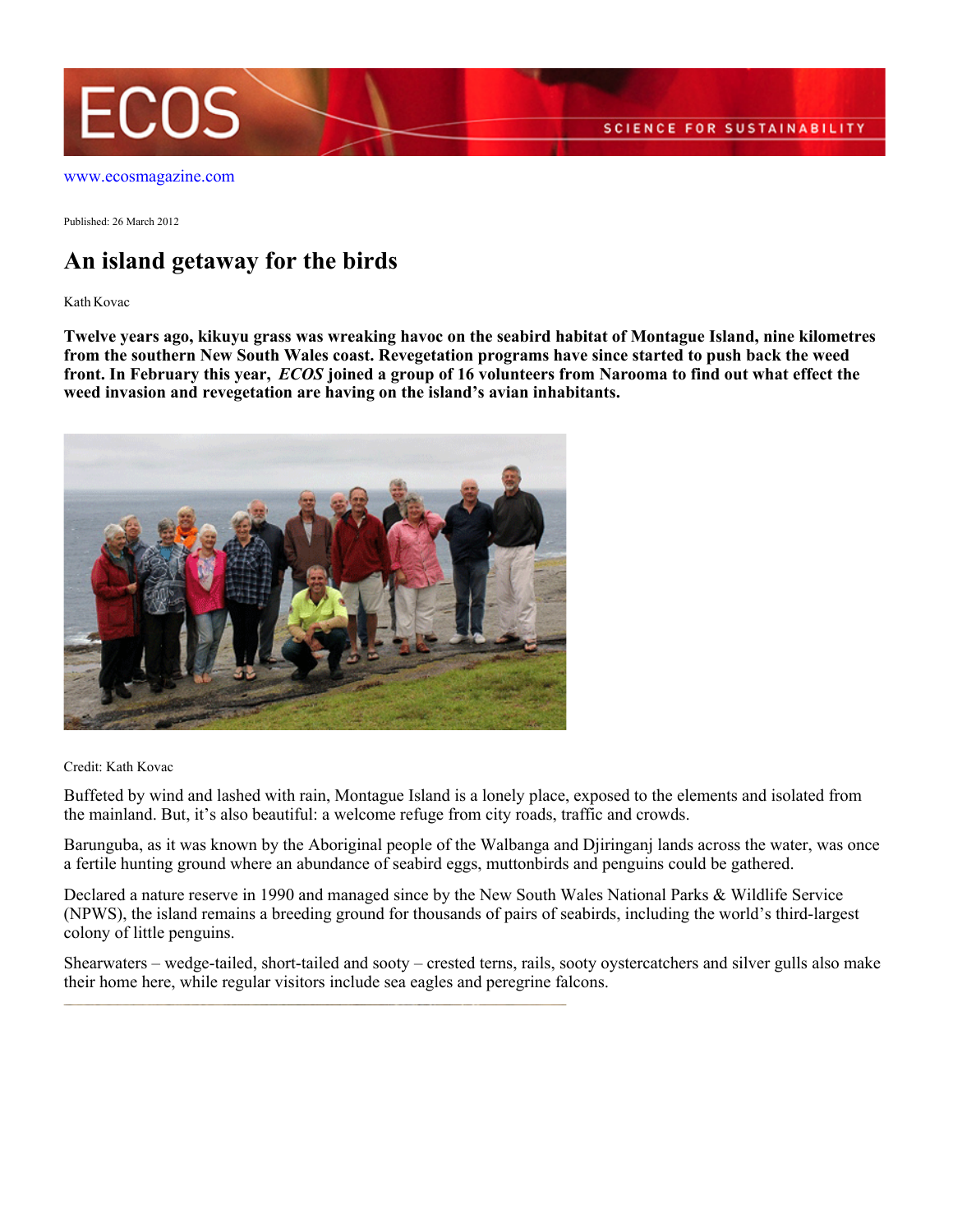

Credit: Photo: Stuart Cohen

## **War on weeds**

The island's grey granite lighthouse – first occupied in 1881 and now fully solar-powered and automated – is where we begin our adventure.

Over the howl of the wind tearing viciously around our viewing platform, NPWS tour guide, Jesse Pumphrey, tells us how the weed causing the biggest problem for birdlife on the island – kikuyu grass (*Pennisetum clandestinum*) – was introduced by lighthouse keepers as fodder for goats and other livestock. Once the goats were removed in the 1990s, the thickly matted grass started to spread and encroach on seabird habitat.

'The kikuyu forms an impenetrable wall for little penguins,' explains Mr Pumphrey. 'When they leave the nest the first time, the penguins may try and cross the whole island before they find the ocean.'

'If they do find a way through, the kikuyu can wrap around their feet, deforming them. The penguins can also get trapped in the grass and starve to death.'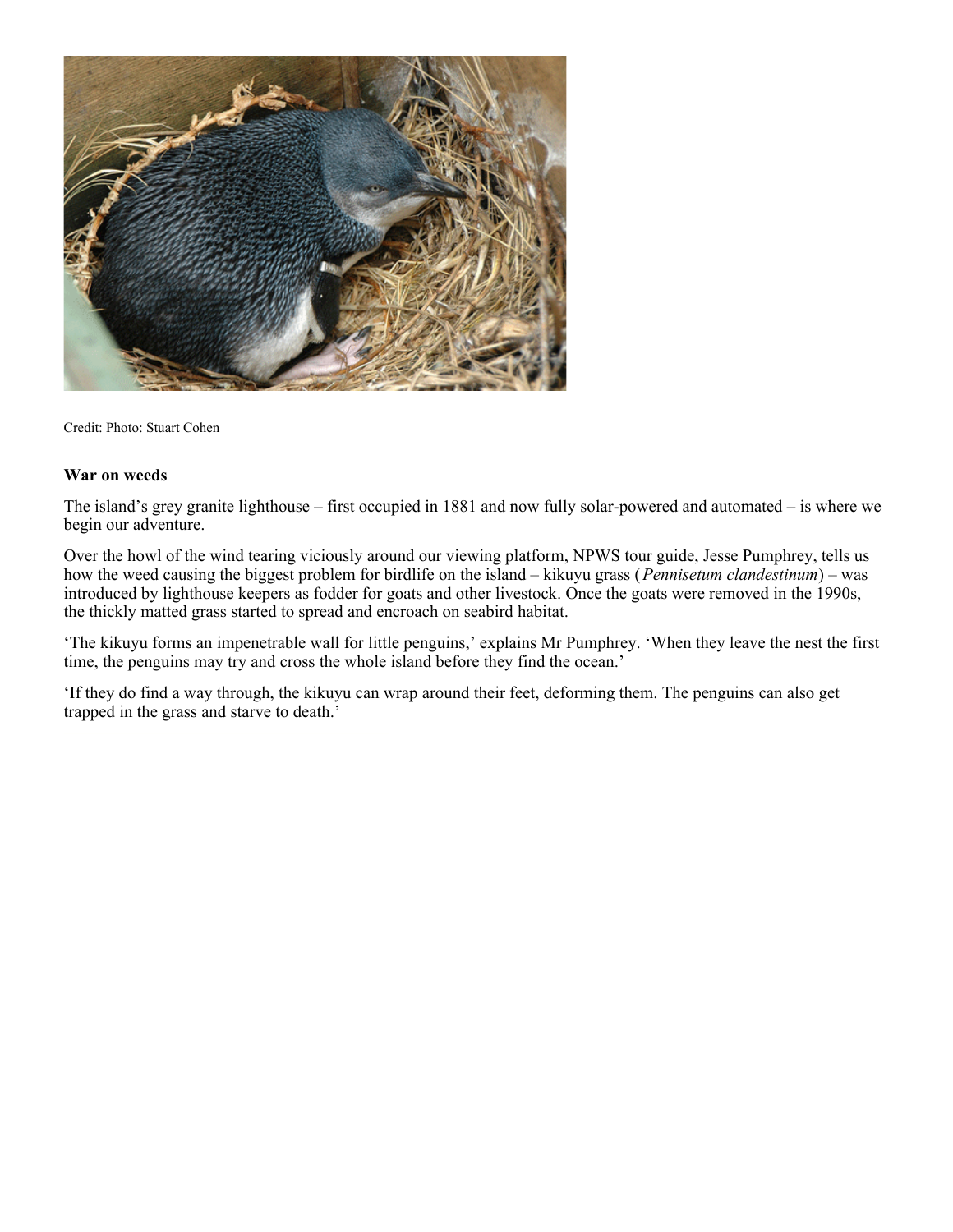

Credit: Kath Kovac

Boyd Hastings, NPWS Field Officer Guide on the island for more than 20 years, agrees that kikuyu is the main problem – but not the only one.

'When you get rid of the kikuyu, you open up the country to all sorts of other weeds and seeds.

'It's a never-ending battle. There's cape ivy, climbing dock (*Kennedia rubicundra*), other native vines and creepers – there's a million and one other species here that want to be dominant.'

NPWS staff have been clearing kikuyu by spraying with glyphosate ('Roundup'), followed by burning to remove grass 'mats' up to one metre high. They then plant a mix of native shrubs and trees, and continue with regular follow-up spraying.

The kikuyu removal forms part of NPWS' Seabird Habitat Restoration Project, which has been running on Montague Island since 2004. Helped along by an accidental burn in 2001, a large area from near the lighthouse to the wharf where tourist and NPWS boats dock has been successfully cleared of kikuyu and replanted, providing plenty of suitable seabird habitat.

Across the island's seven management zones, about 60 000 native seedlings have been planted so far, with mat-rush (*Lomandra longifolia*) the species most preferred by seabirds.

'It's good penguin habitat and shearwater habitat – both create nests underneath,' says Mr Hastings. Found across much of the island, the *Lomandra* bushes are like spiky balls, their long leaves poking up and bending groundwards to form protected seabird hidey-holes.

Other species planted as part of the revegetation program include *Westringia fruiticosa* (coastal rosemary), *Melaleuca armillaris* (bracelet honey myrtle), *Allocasuarina verticillata* (drooping sheoak) and *Acacia sophorae* (coastal wattle).

Mr Hastings has found tree species useful for opening up the island's vegetation. 'The melaleuca's been pretty good, and the banksia has worked well. Anything that can grow high and big and shade out the kikuyu is beneficial.'

According to the NPWS, revegetation of the island has seen the shearwater population stabilise, while crested tern and little penguin numbers have risen slightly.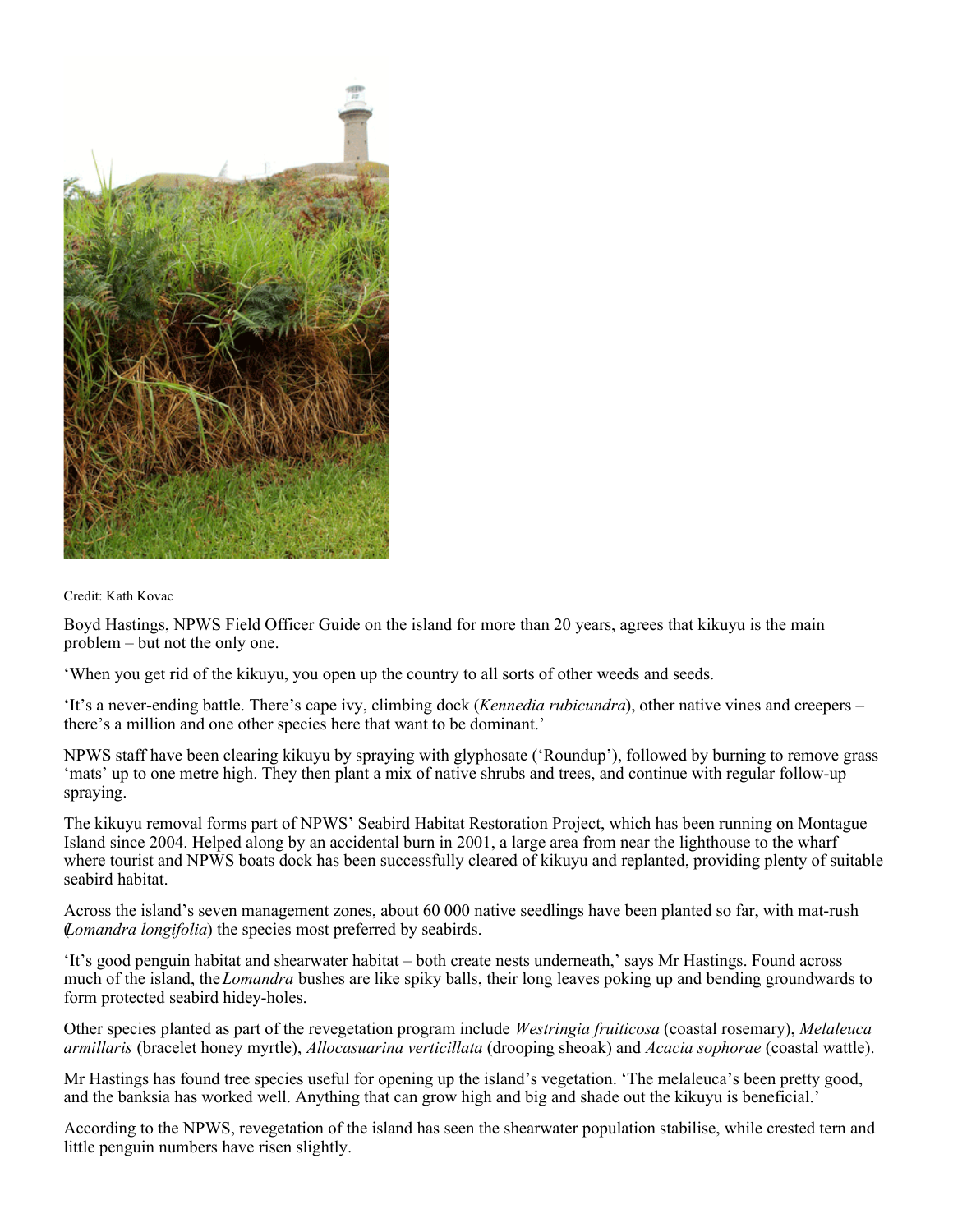

Credit: Kath Kovac

## **Local gardeners to the rescue**

Relying solely on volunteers, the habitat restoration project has been moving at a slow but steady pace. The 16 volunteers who visited in February – all but two of whom are members of the Narooma District Community Gardens, Inc. – have been the largest group to date.

The trip came about when the community garden's organiser, Carolyn Wells, met NPWS officer Cassandra Bendixsen, a member of the Parents & Citizens' Association at Narooma Public School where a community garden project was to be based.

As a result of the meeting, the two women organised for a gardening group to visit the island – a 15-minute boat trip from the coastal town of Narooma – with the aim of planting 8000 seedlings in five days.

On the first day, volunteers managed to plant about 1500 seedlings. The next morning, I joined their efforts to dig in another 1000 seedlings before poor weather set in, preventing further planting. While half the group repaired back to Narooma, eight remained to continue the job, planting a total of 4000 seedlings before further rain grounded all activities.



Credit: Kath Kovac